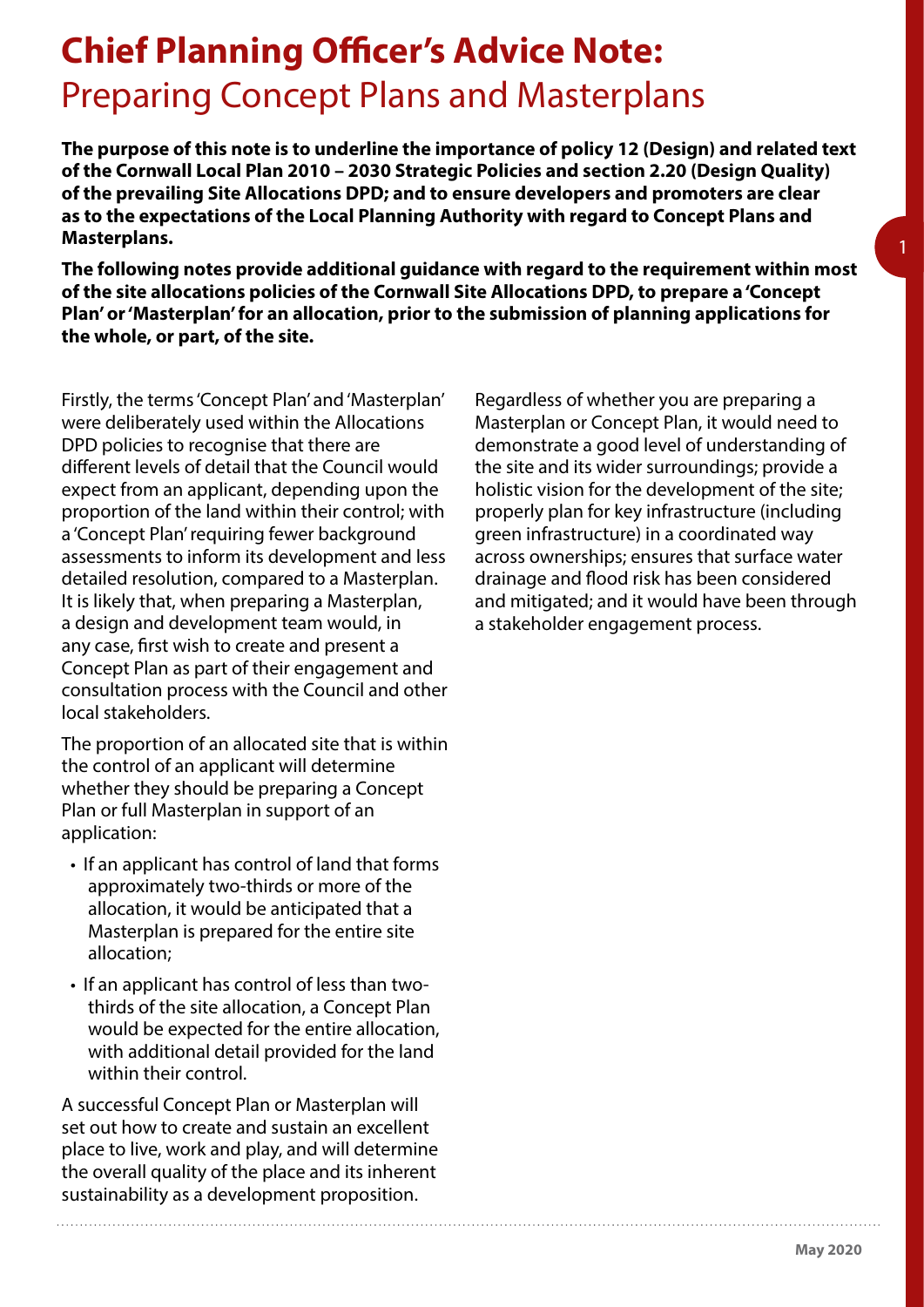| <b>Table 1</b>      | <b>Concept Plans</b>                                                                                                                                                                                                                                                                                                                                                                                                                                                                                                                                                                                                                                   | Masterplans <sup>1</sup>                                                                                                                                                                                                                                                                                                           |
|---------------------|--------------------------------------------------------------------------------------------------------------------------------------------------------------------------------------------------------------------------------------------------------------------------------------------------------------------------------------------------------------------------------------------------------------------------------------------------------------------------------------------------------------------------------------------------------------------------------------------------------------------------------------------------------|------------------------------------------------------------------------------------------------------------------------------------------------------------------------------------------------------------------------------------------------------------------------------------------------------------------------------------|
| <b>Engagement</b>   | Provide evidence of engagement throughout the development of the Concept<br>Plan / Masterplan with Divisional member(s); Town/Parish Council; relevant<br>Cornwall Council officers; and local residents                                                                                                                                                                                                                                                                                                                                                                                                                                               |                                                                                                                                                                                                                                                                                                                                    |
| <b>Landowners</b>   | Provide evidence that all<br>landowners within the plan area<br>have been engaged (or there has<br>been reasonable endeavours to<br>engage) in the development of<br>the plan and there is evidence<br>of support from the relevant<br>landowner(s) in relation to<br>the location of any strategic<br>infrastructure required within the<br>site                                                                                                                                                                                                                                                                                                      | Provide evidence that all landowners within<br>the masterplan area are engaged in the<br>development of the plan and all (or the<br>vast majority) support the final masterplan,<br>including all landowners that are required to<br>deliver any strategic infrastructure and/ or be<br>parties to any joint development agreement |
| <b>Connectivity</b> | The Concept Plan / Masterplan should consider connectivity beyond the<br>boundary of the site; recognising the community/neighbourhood that the<br>site is creating or connecting into. The Plan should demonstrate how the site<br>will connect into adjoining built areas, adjoining site allocations and wider<br>green infrastructure; prioritising sustainable modes of transport and therefore<br>focusing not only on vehicular routes, but also pedestrian / cycle links and public<br>transport routes (Existing public rights of way and promoted walking & cycling<br>routes are available on the Councils mapping resource on its website) |                                                                                                                                                                                                                                                                                                                                    |

The information contained within the Masterplan section is not supposed to represent an exhaustive list of what makes a good masterplan, instead it just highlights some of the core elements that we would expect to see. Additional content and associated background assessments will depend upon the site in question.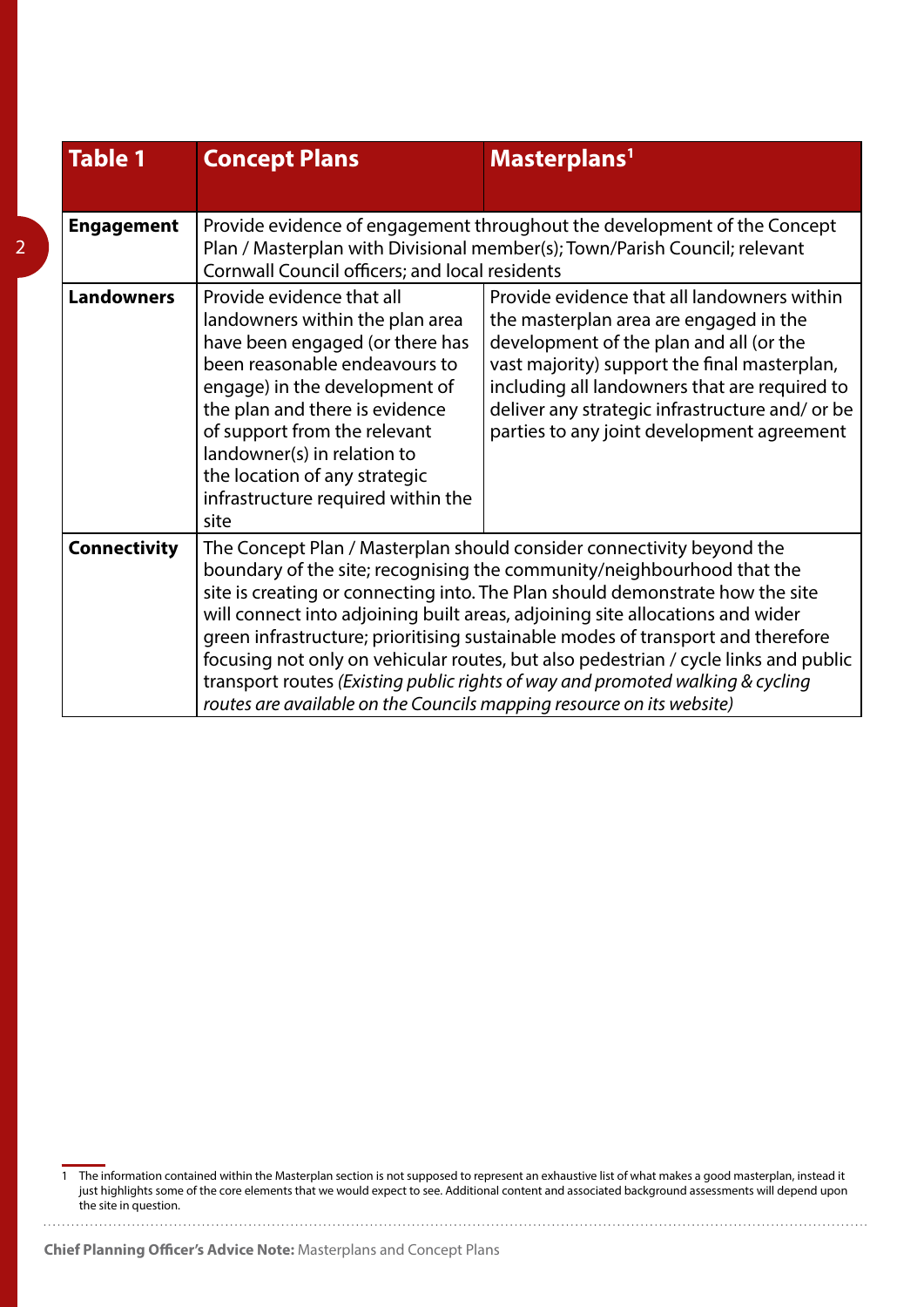| Layout | The Concept Plan should set                                                                                                                                                                                                                                                                                                                                    | The Masterplan should set out:                                                                                                                                                                                                                                                                                                                                                                                                                                                                                                                                                                  |
|--------|----------------------------------------------------------------------------------------------------------------------------------------------------------------------------------------------------------------------------------------------------------------------------------------------------------------------------------------------------------------|-------------------------------------------------------------------------------------------------------------------------------------------------------------------------------------------------------------------------------------------------------------------------------------------------------------------------------------------------------------------------------------------------------------------------------------------------------------------------------------------------------------------------------------------------------------------------------------------------|
|        | out the core components and<br>proposed organisation of the<br>whole site, by establishing the<br>urban structure:                                                                                                                                                                                                                                             | Primary, secondary and tertiary vehicular<br>routes as a logical and clear 'street hierarchy',<br>ensuring appropriate block depths are<br>created for the different uses that they serve                                                                                                                                                                                                                                                                                                                                                                                                       |
|        | Primary and secondary<br>vehicular routes, giving regard to<br>providing feasible block depths                                                                                                                                                                                                                                                                 | Key walking and cycling routes that link to<br>external connections                                                                                                                                                                                                                                                                                                                                                                                                                                                                                                                             |
|        | Key walking and cycling<br>routes within the site that link to<br>external connections                                                                                                                                                                                                                                                                         | The pattern of retained and new<br>ecological assets including trees and hedges<br>and other habitat that will provide and<br>enhance overall biodiversity (incl. how a 10%                                                                                                                                                                                                                                                                                                                                                                                                                     |
|        | The pattern of retained and<br>$\overline{\phantom{0}}$<br>new ecological assets including<br>trees and hedges and other<br>habitat that will provide and<br>enhance overall biodiversity<br>Identifying the key areas and<br>types of green infrastructure,<br>including public open space,<br>green linkages and the general<br>areas proposed for strategic | biodiversity net gain will be provided)<br>Identifying the key areas and types of<br>green infrastructure, including public open<br>space, green linkages and areas set aside for<br>drainage and attenuation.<br>Disposition of the different land-uses<br>$\overline{\phantom{0}}$<br>Location of any local retail centres,<br>schools, civic buildings or any other<br>community hub(s)<br>How the density of residential<br>development might differ across the site and<br>in relation to public transport stops/corridors<br>Location of key frontages and landmark or<br>focal buildings |
|        |                                                                                                                                                                                                                                                                                                                                                                |                                                                                                                                                                                                                                                                                                                                                                                                                                                                                                                                                                                                 |
|        |                                                                                                                                                                                                                                                                                                                                                                |                                                                                                                                                                                                                                                                                                                                                                                                                                                                                                                                                                                                 |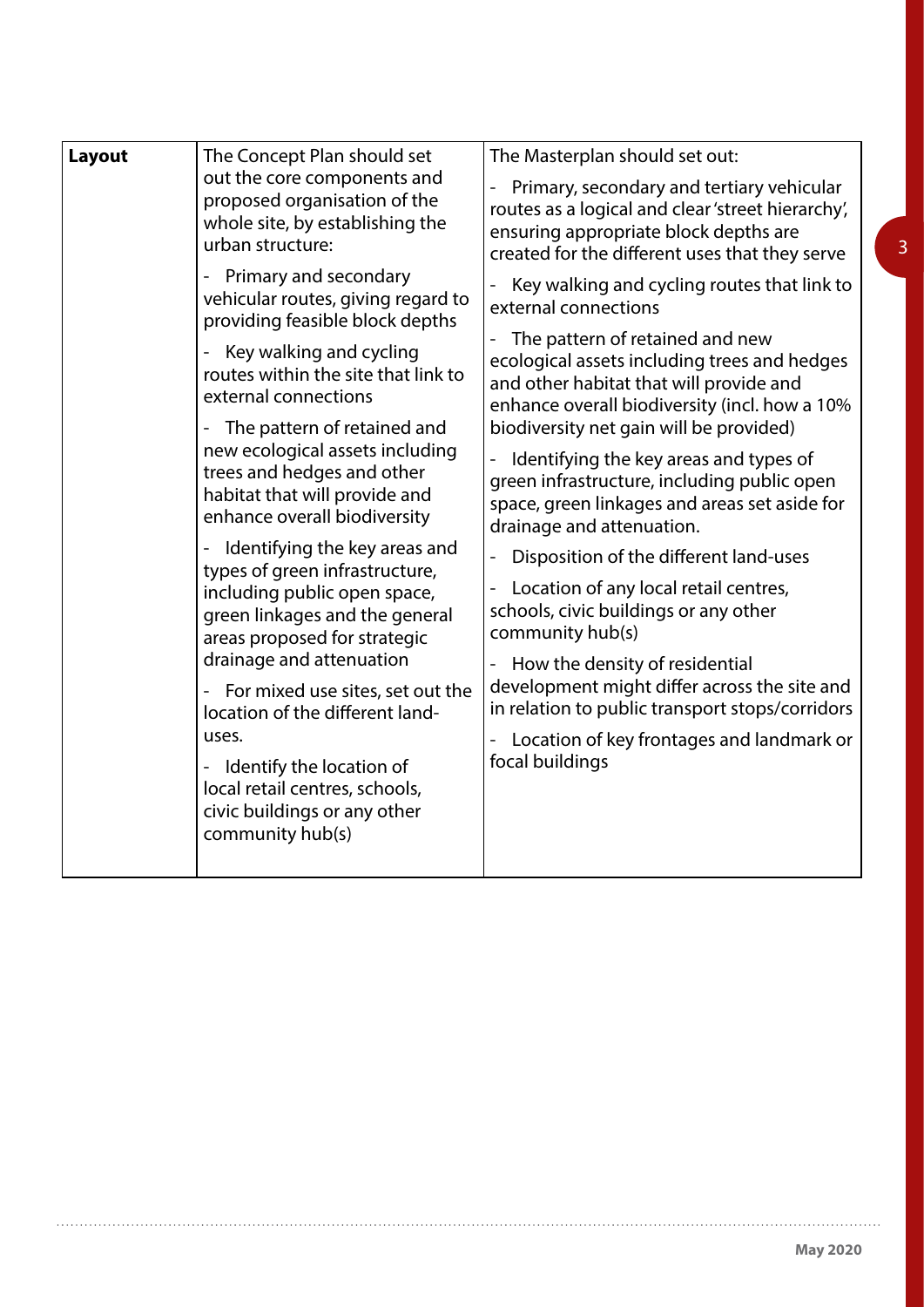| <b>Strategic</b><br><b>Infrastructure</b><br>(defined<br>as Green<br><b>Infrastructure</b><br>& other<br>infrastructure<br>set out within<br>the site<br>allocation<br>policy) | It is expected that the Concept Plan / Masterplan demonstrates a holistic vision<br>for the delivery of strategic infrastructure. The Plan should set out the location<br>of this strategic infrastructure, as well as its deliverability within an appropriate<br>timescale, if it is located, in part/full, on third party land.<br>Green infrastructure should form a coherent multi-functional network<br>throughout and between sites, ensuring a 10% biodiversity net gain is delivered.<br>A strategy for surface water drainage is a vital consideration and could in certain<br>circumstances need to allow for 'exceedance events' or natural run off occurring<br>from third party land adjacent to the site. Concept Plans should provide some of<br>the core principles/locations for the strategic drainage infrastructure; whereas<br>Masterplans should provide a detailed strategy, backed up by percolation rates<br>etc. |                                                                                                                                                                                                                                                                                                                                                                     |
|--------------------------------------------------------------------------------------------------------------------------------------------------------------------------------|---------------------------------------------------------------------------------------------------------------------------------------------------------------------------------------------------------------------------------------------------------------------------------------------------------------------------------------------------------------------------------------------------------------------------------------------------------------------------------------------------------------------------------------------------------------------------------------------------------------------------------------------------------------------------------------------------------------------------------------------------------------------------------------------------------------------------------------------------------------------------------------------------------------------------------------------|---------------------------------------------------------------------------------------------------------------------------------------------------------------------------------------------------------------------------------------------------------------------------------------------------------------------------------------------------------------------|
| Landscape<br><b>Setting &amp; Site</b><br><b>Topography</b>                                                                                                                    | The Concept Plan should be<br>developed with regard to visually<br>sensitive areas within the site,<br>when considered from the wider<br>area<br>It would be expected that<br>the design and layout of the<br>concept plan has regard to the<br>topography of the site (Contour<br>maps can be made available by<br>Cornwall Council)<br>The Concept Plan needs to<br>identify areas of the site where<br>gradients may preclude normal<br>development practice or make it<br>more challenging and these need<br>to be clearly included amongst<br>the site constraints that may limit<br>the development yield                                                                                                                                                                                                                                                                                                                             | Undertake an LVIA to inform the form and<br>layout within the site<br>When the topography within a site could<br>influence the layout of the masterplan, it<br>would be expected that a full topographical<br>survey is undertaken<br>A drawing establishing the strategy for 'cut<br>and fill' and demonstrating how this has<br>been minimised should be prepared |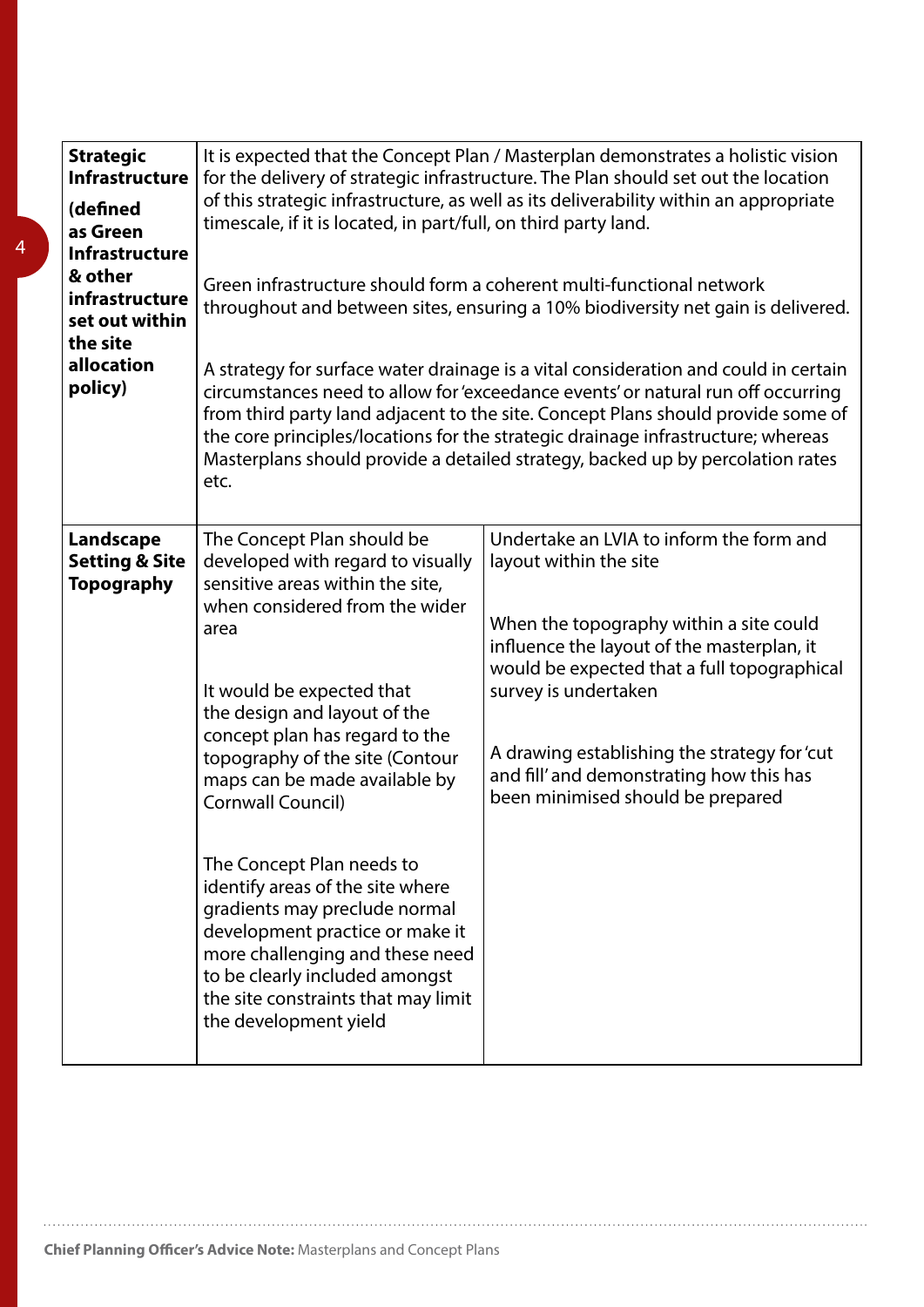| <b>Other</b><br>technical<br>assessments | Utilise the Council's online<br>mapping to help understand the<br>constraints and opportunities<br>within and near to the site, which<br>can inform the development<br>of the concept plan. This can<br>include the location of historic<br>assets within or close to the site;<br>landscape and environmental<br>designations; mining features;<br>Tree Preservation Orders; Areas of<br>Flood Risk, etc. | The masterplan should be developed<br>with the support of the technical studies<br>that would normally be expected of a<br>detailed masterplan or outline planning<br>application (e.g. Heritage/Archaeological<br>Assessment; Ecological Assessment (incl.<br>completion of the Defra net gain metric);<br><b>Drainage / Percolation Assessments;</b><br>Transport Assessment; etc). The studies to<br>be undertaken should be informed through<br>early engagement with the Local Planning<br>Authority                                                                                                                           |
|------------------------------------------|------------------------------------------------------------------------------------------------------------------------------------------------------------------------------------------------------------------------------------------------------------------------------------------------------------------------------------------------------------------------------------------------------------|-------------------------------------------------------------------------------------------------------------------------------------------------------------------------------------------------------------------------------------------------------------------------------------------------------------------------------------------------------------------------------------------------------------------------------------------------------------------------------------------------------------------------------------------------------------------------------------------------------------------------------------|
| <b>Character</b>                         | Identification of some<br>broad design strategies that<br>respond to local conditions<br>and distinctiveness would be<br>encouraged and these need to be<br>clearly set out in the Design and<br><b>Access Statement.</b>                                                                                                                                                                                  | The masterplan should evidence and commit<br>to design parameters that are consistent<br>with local design guidance, including<br>the Cornwall Design Guide and relevant<br>policies, including character statements<br>in Neighbourhood Plans and the Cornwall<br>Distinctiveness Strategy.<br>Analysis of local or, other appropriate and<br>distinct forms of architecture and urban<br>design (blocks, streets and spaces) should<br>be discussed. Sample 'urban tissue' studies<br>(to include car parking) should demonstrate<br>how these might be deployed to achieve the<br>densities that are aimed for in the Masterplan |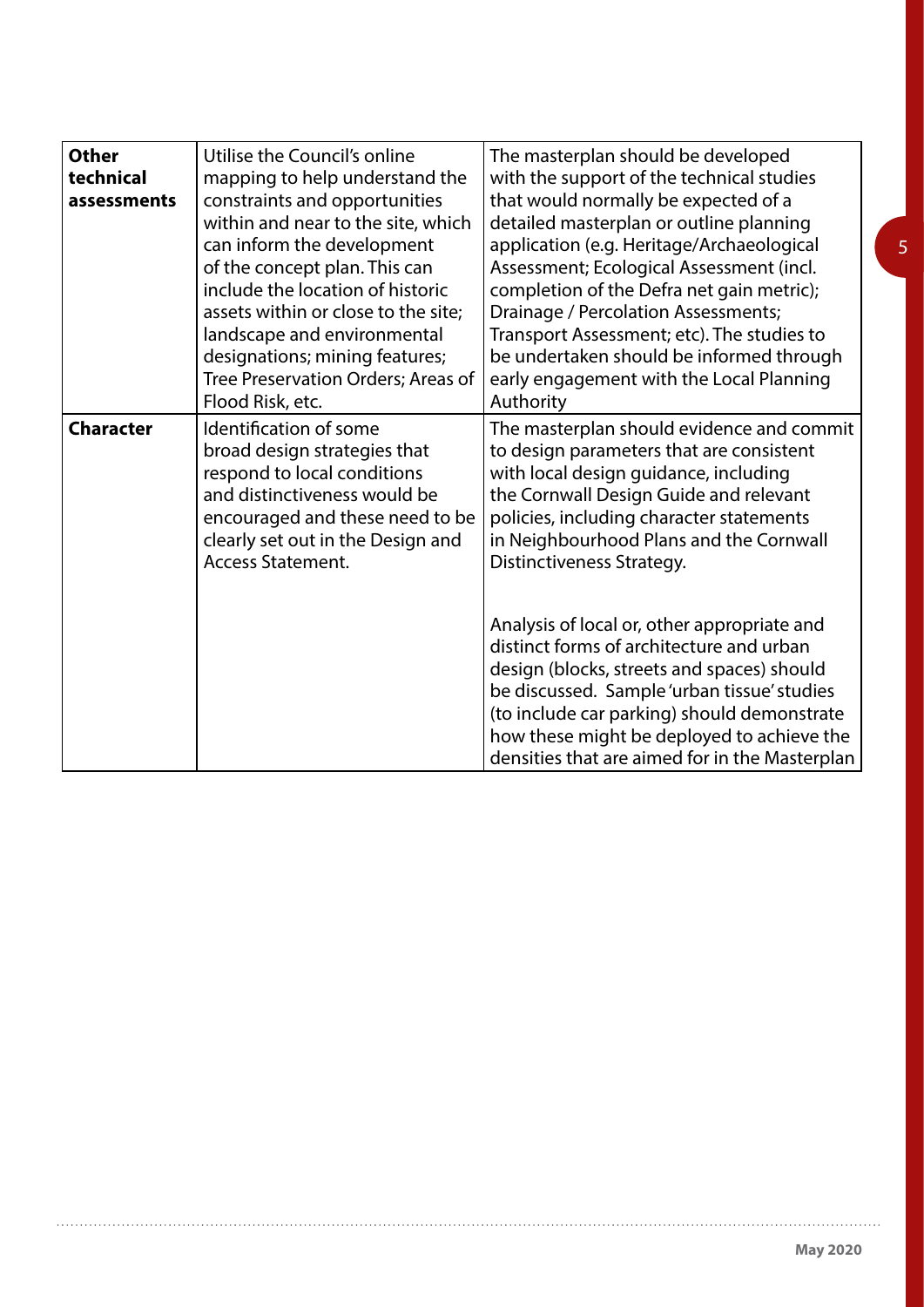| <b>Key</b><br><b>Information</b><br>to be<br>provided | The Concept Plan document<br>should capture the information<br>required in the table above. The<br>document should set out:<br>• the vision for the site;<br>diagrammatic plans, with<br>$\bullet$<br>commentary, for each of the<br>relevant themes discussed above;<br>which leads to<br>the overall illustrative concept<br>$\bullet$          | The Masterplan document should<br>incorporate the following Parameter Plans:<br><b>Land Use</b><br>$\bullet$<br>Areas of Potential Built Development<br>$\bullet$<br><b>Net Residential Densities</b><br>$\bullet$<br>Access and Movement within and beyond<br>the site<br><b>Building Height</b><br>$\bullet$ |
|-------------------------------------------------------|---------------------------------------------------------------------------------------------------------------------------------------------------------------------------------------------------------------------------------------------------------------------------------------------------------------------------------------------------|----------------------------------------------------------------------------------------------------------------------------------------------------------------------------------------------------------------------------------------------------------------------------------------------------------------|
|                                                       | plan for the site.                                                                                                                                                                                                                                                                                                                                | Green Infrastructure provision, including<br>$\bullet$<br>habitat retention and gain, landscape and<br>Open Space Structure                                                                                                                                                                                    |
|                                                       | Notes / illustrations / best practice<br>examples to communicate the<br>design/character that is being<br>sought, will be welcomed. Finally,<br>the document should also set                                                                                                                                                                      | Legibility Plan (An 'urban design<br>$\bullet$<br>framework' showing key structuring<br>elements such as Edges, Quarters, Nodes,<br>Landmarks, Key Views In/Out)                                                                                                                                               |
|                                                       | out the engagement activity<br>undertaken.<br>The diagrammatic drawings<br>do not need to be as precise as<br>conventional Parameter Plans,<br>but the presentation needs to<br>be sufficiently robust in order<br>provide the Local Planning<br>Authority with confidence that a<br>successful and coherent site-wide<br>solution is achievable. | The document should be structured to lead<br>the reader through a logical development<br>of the vision and design solution, which<br>explains the rationale for the overarching                                                                                                                                |
|                                                       |                                                                                                                                                                                                                                                                                                                                                   | Illustrative Layout plan for the site<br>The masterplan should also capture the                                                                                                                                                                                                                                |
|                                                       |                                                                                                                                                                                                                                                                                                                                                   | other requirements set out in the table<br>above, including the engagement activity.                                                                                                                                                                                                                           |
|                                                       |                                                                                                                                                                                                                                                                                                                                                   | Notes and Illustrations discussing Character<br>should be set out within the Masterplan<br>document, but also contained within                                                                                                                                                                                 |
|                                                       | The proposals set out within the<br>document should be used as<br>the basis of any future detailed<br>masterplanning and Design &<br><b>Access Statements</b>                                                                                                                                                                                     | the Design and Access Statement that<br>accompanies the application. Furthermore,<br>the parking strategy for each parcel within<br>the layout will be a major determinant of its<br>Character and this should be clearly set out<br>in the document                                                           |

6